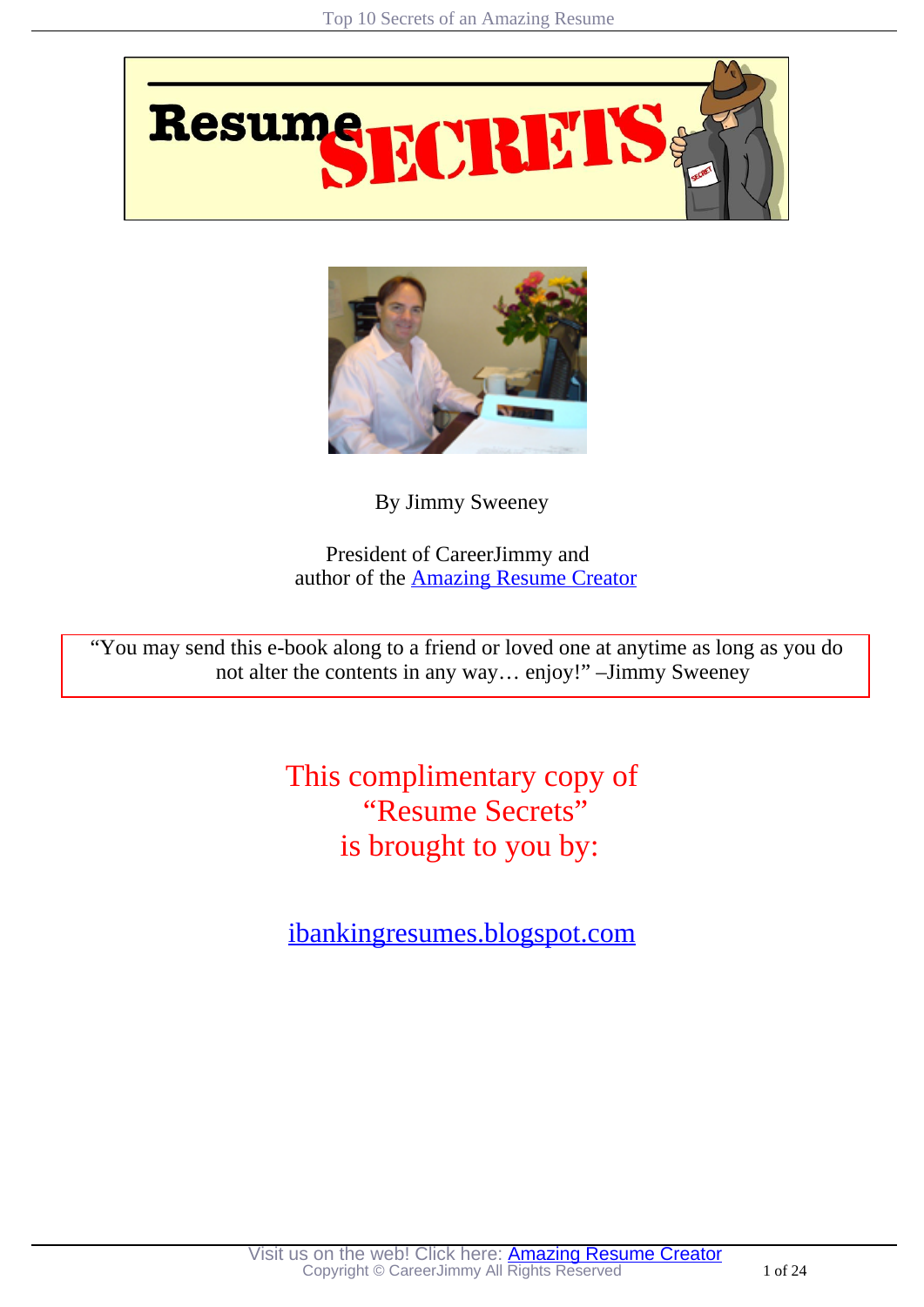Resume Secret #10 – Sell Your Skills—and Yourself

Resume Secret #9 – Bridge Those Trouble Spots

[Resume Secret #8 – The Impact of Power-Pa](#page-2-0)cked Words!

[Resume Secret #7 – Precise and Concise…](#page-4-0) That's Nice!

[Resume Secret #6 – Take Action by Using Action V](#page-6-0)erbs!

[Resume Secret #5 – Volunteering Adds Value](#page-8-0)

[Resume Secret #4 – Top Ten Traits of Superior Em](#page-10-0)ployees

[Resume Secret #3 – Tell It Like It Is. Be S](#page-12-0)pecific.

[Resume Secret #2 – Toot Your Own Horn—Loud En](#page-14-0)ough to Be Heard!

[Resume Secret #1 – Killer Secret: State You](#page-16-0)r Objective Up Front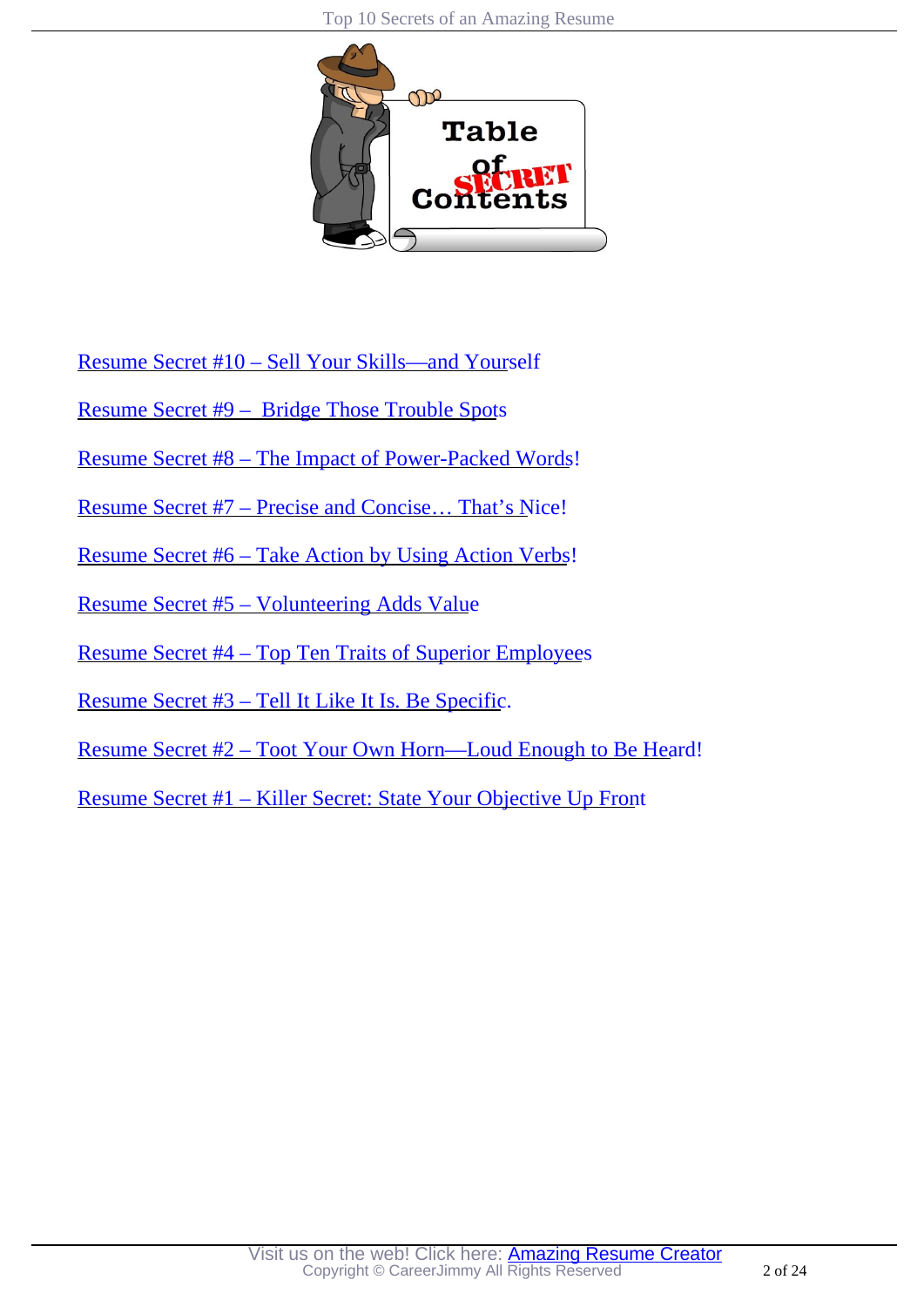## <span id="page-2-0"></span>Sell Your Skills—and Yourself

Every hiring manager is looking for someone with skill, savvy and style. They want individuals, not clones. So don't be afraid to be yourself and to 'sell' what you have to offer. In other words, state your abilities clearly and let your light shine. You may be the very one to illuminate the company in a new way.

For example, suppose you are an excellent manager by nature. Be sure to mention how you have trained, coordinated and inspired employees to do a better job in a shorter amount of time, thereby expanding the reputation and the income of your organization.

You may wish to write down five of your strong points and give examples of how you displayed them on the job.

If You Don't Speak Up About Your Abilities, Who Will?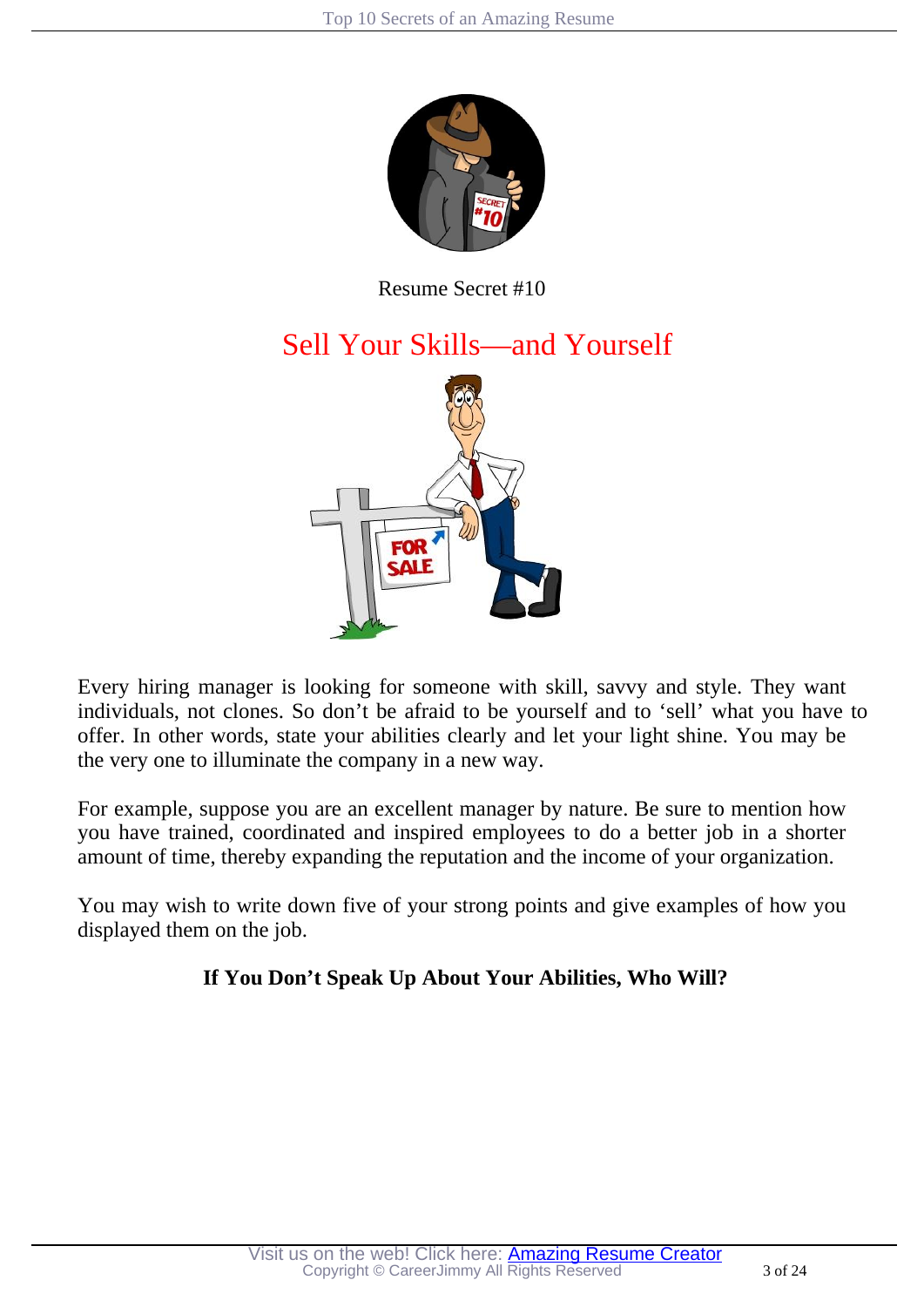Communication: I hired and personally trained three employees to take over new sales territories in the Southern States. I traveled with each one, met their constituents, observed their presentation skills and critiqued them when we returned to headquarters. All three have broken sales records in the first year.

Organization: I helped the office staff completely reorganize the front office: streamlining files, replacing paper documents with computer records, purging client paper files of ten years and older and moving their contact information to the computer. This effort made more working space for each employee and allowed for a good cleaning, as well.

Inspiration: I led a series of motivational training sessions for all employees, encouraging them to pursue individual goals in the office, participating in company leisure activities such as softball, bowling, and a reading club, which has reinforced 'team' playing and curtailed turnover.

Details Count… So Make Them Shine!

A resume is a perfect vehicle for displaying your skills and on-the-job strengths. Show what you have to offer that will benefit the company—not only financially, but in the area of human interest and personal effectiveness on the job, as well. Review the examples above and you'll soon see an increase in your own results—in the form of job offers from the hiring managers you're most interested in targeting.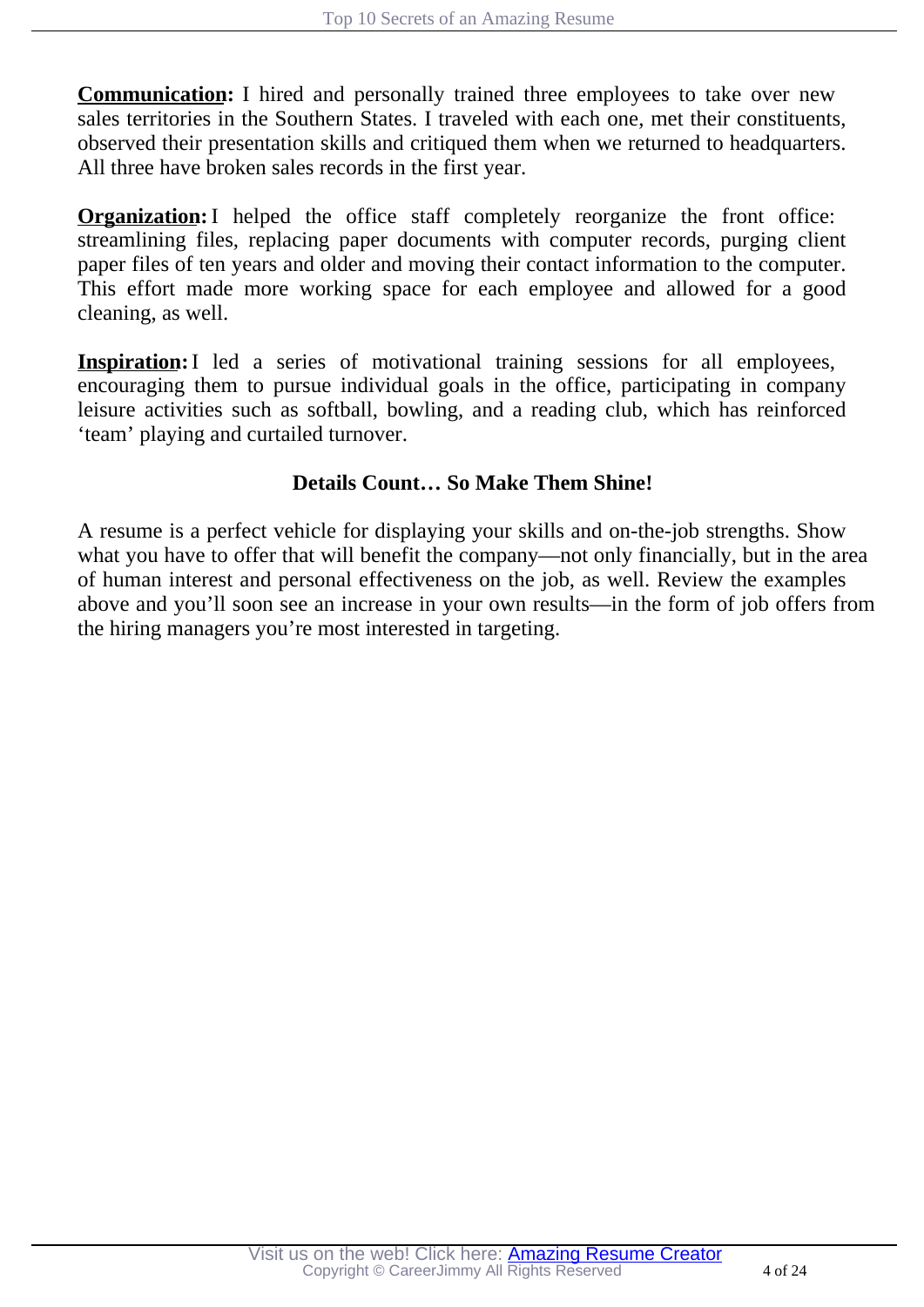# <span id="page-4-0"></span>Bridge Those Trouble Spots

If you have one or more gaps in your resume, it's a good idea to build a bridge from one professional experience to the next—not with fibs or lies, but with the truth.

For example, suppose you worked as an administrative assistant from 2002-2008. But, from 1999 'til 2002, you were unemployed because you were ill or had a baby or took time off to help your spouse launch a business. Whatever your reason, you may wonder what to put on the resume so the gap won't work against you.

What you can do

List the actions you took during your 'employment break' right along with your work experiences. This approach will actually work in your favor, because it shows you as a well-rounded person who uses your time productively and, in some cases, unselfishly—especially if you helped a family member or volunteered for a needy cause. By approaching your employment gap honestly, you also show your integrity. You'll build a trustworthy image and assure the hiring manager you're someone who is balanced and compassionate.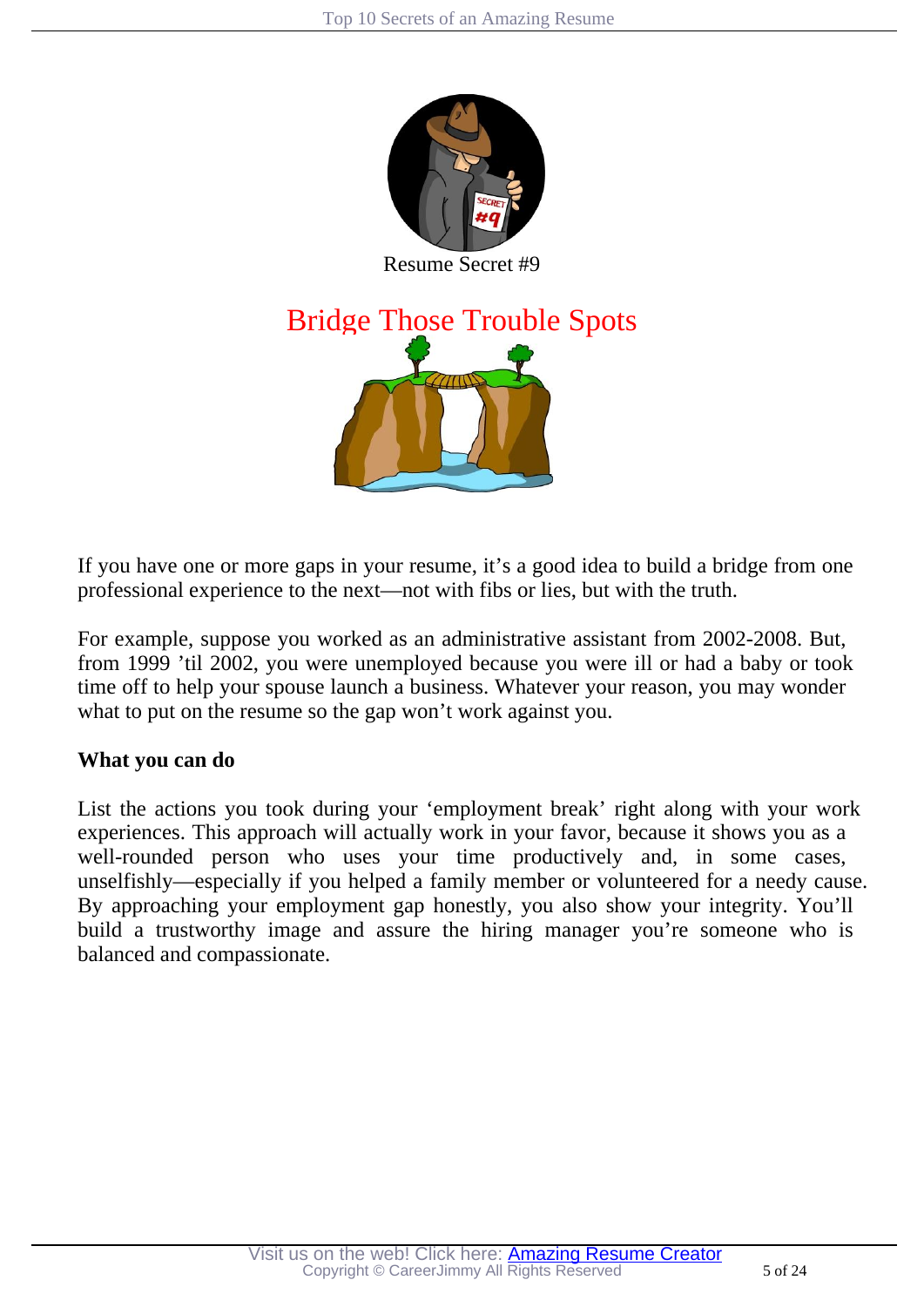Here's an example of some bridge builders:

1998-2001 Real Estate Office Manager, ABC Real Estate Company, Oakbrook, IL

Stayed home to take care of aging parent. Did some freelance real-estate work, as time permitted.

OR

1998-2001 Executive Assistant, Liberty Manufacturing, Inc., Austin, TX

Volunteered for Senator Paul Gladstone's re-election campaign and finished work on Master's degree in Business Management.

OR

2002-2003 Medical Office Administrator, Family Physicians Group, Austin, TX

Recovered from broken leg and repair surgery. During this time, did volunteer blogging for a non-profit health organization in Austin.

When it comes to your resume, bridge the work gap with the truth and watch it carry you over to the other side—right back into the work force—or maybe even into the job of your dreams.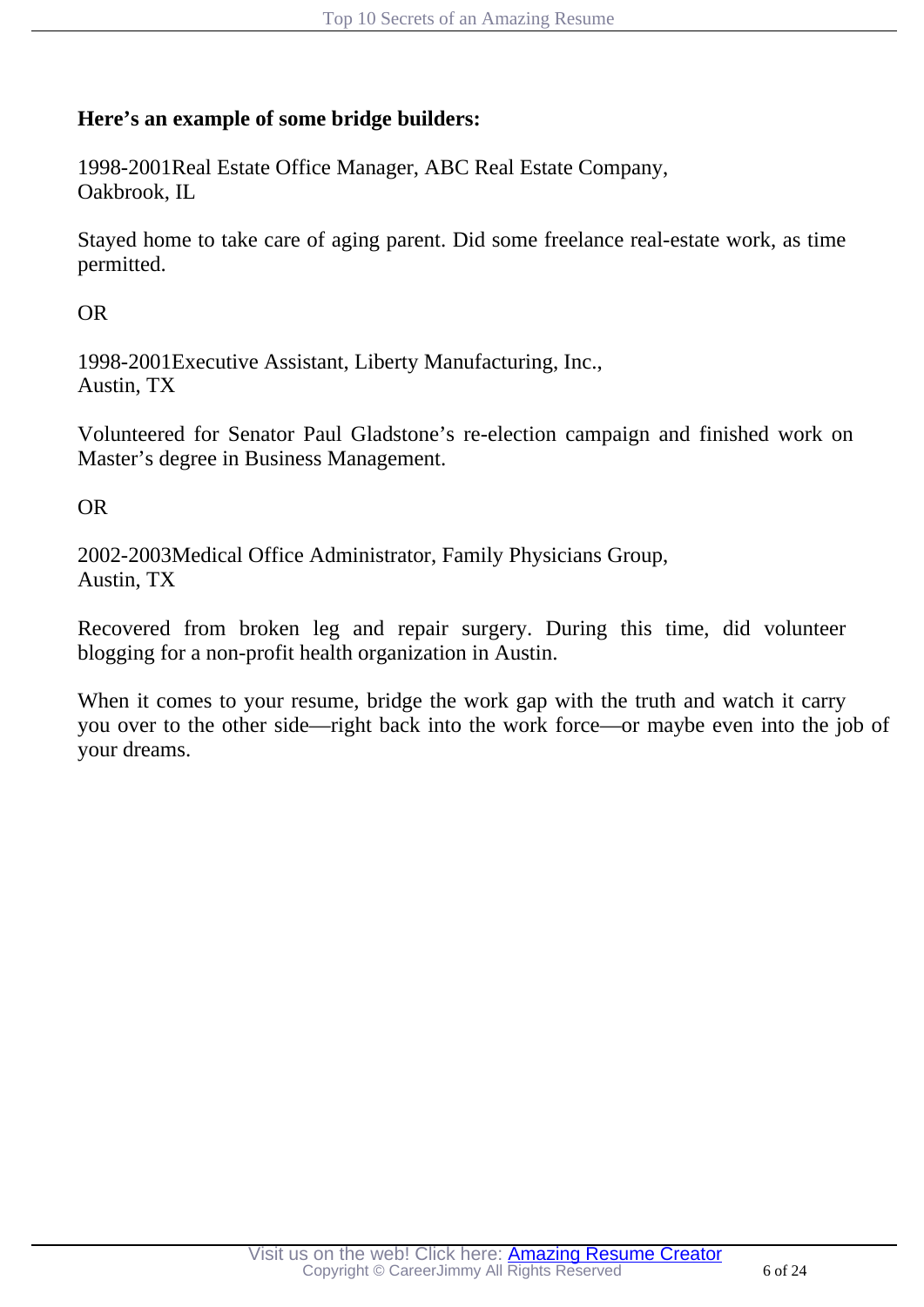# <span id="page-6-0"></span>The Impact of Power-Packed Words!

Looking for a new job? Start with a GREAT resume.

Here's what it takes…

Pack your resume with words that spell P-O-W-E-R! Consider the list on the left. Then compare with the list on the right. Which words speak to you?

Started Made Finished Did Sent Helped

Initiated Created **Completed Handled Delivered** Delegated

What a difference a single word makes! Weak words, like those in the left column, lack energy and vibrancy. Power words, such as those on the right, pack a wallop! They tell a hiring manager you're a person who will take charge, meet deadlines, work well with others and take responsibility for assigned tasks.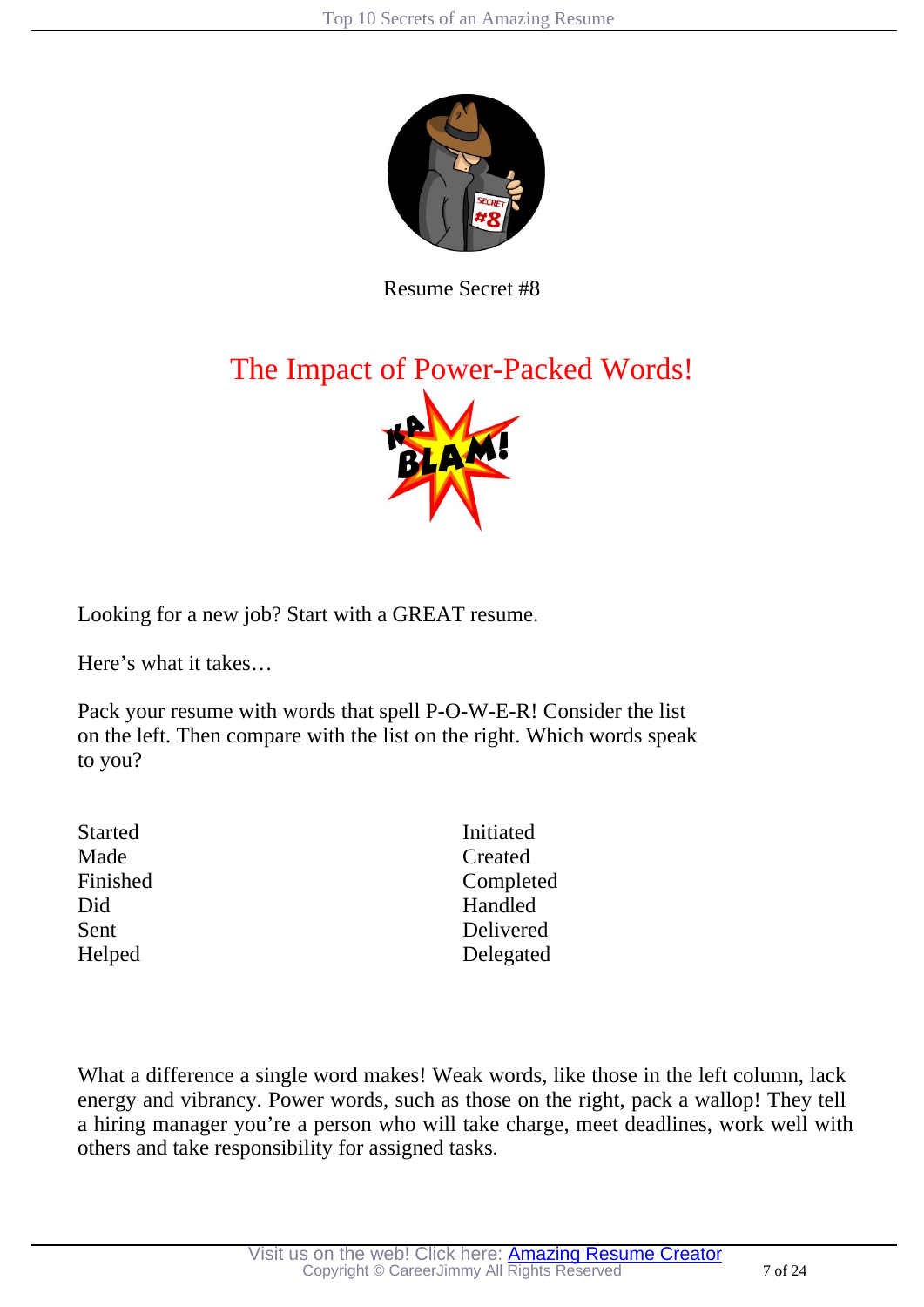List your previous employment opportunities, including specifics about the job you held, using power-packed words to convey the details.

For example:

Mayfield Enterprises, Mayfield, USA 2005-2007 Assistant Production Manager Initiated a new software program for the field-based sales force, delegated several individuals to use it and report back; created a file to contain the results and completed all testing by the assigned deadline.

Now compare the previous description with the following:

Mayfield Enterprises, Mayfield, USA 2005-2007

Assistant Production Manager

 I came up with an idea for a new software program to try with the sales force while they are out in the field taking orders and then calling them in for the order department to fill. I asked certain people to try this program and then come back to me with their results so I could put them in a special folder. It was important to do this in order for me to finish everything on time, since I had a deadline that I was expected to keep.

That kind of writing belongs on the nightstand. Perfect bedtime reading. It would put a hiring manager—even one with long-term insomnia—to sleep before he got through the fire sentence.

Remember: Less is more.

The second description took more than twice as many words as the first (89 vs. 34) to convey the same information. And those 89 words were cumbersome and boring. A few well-placed, powerful words carry a greater impact than a dull, tired paragraph that drones on and on.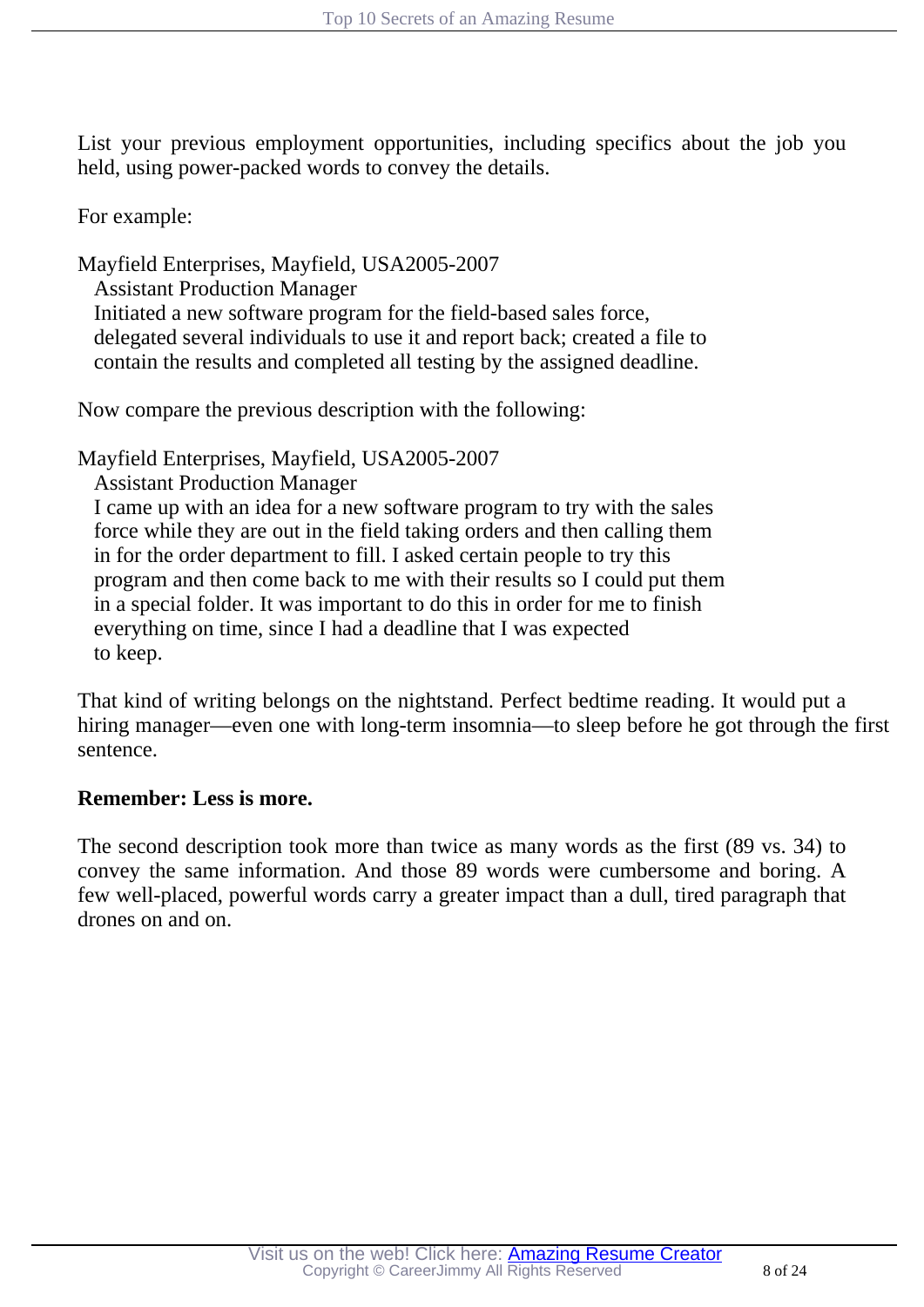# <span id="page-8-0"></span>Precise and Concise… That's Nice!

Preparing a resume can be a daunting task; in fact, it can feel positively overwhelming. You may worry that your professional vocabulary is limited, your sentence structure is wobbly and your punctuation skills are weak.

Don't worry. You can always seek help with those basics.

But there is something only you can do: List the solid, essential elements of your skills and experience on your resume in a clear, concise manner... so hiring managers will read it all the way through the first time, then take a second look—and maybe even a third.

Here's what to do:

 Position your name and contact information flush left. Include phone numbers and e-mail address.

 State your objective simply and clearly: A position as a Clothing Store Manager.

 Write a short summary of your qualifications: Good communicator and leader, friendly personality,

knowledgeable about the clothing industry, organized and goal oriented. Note the clear, simple wording.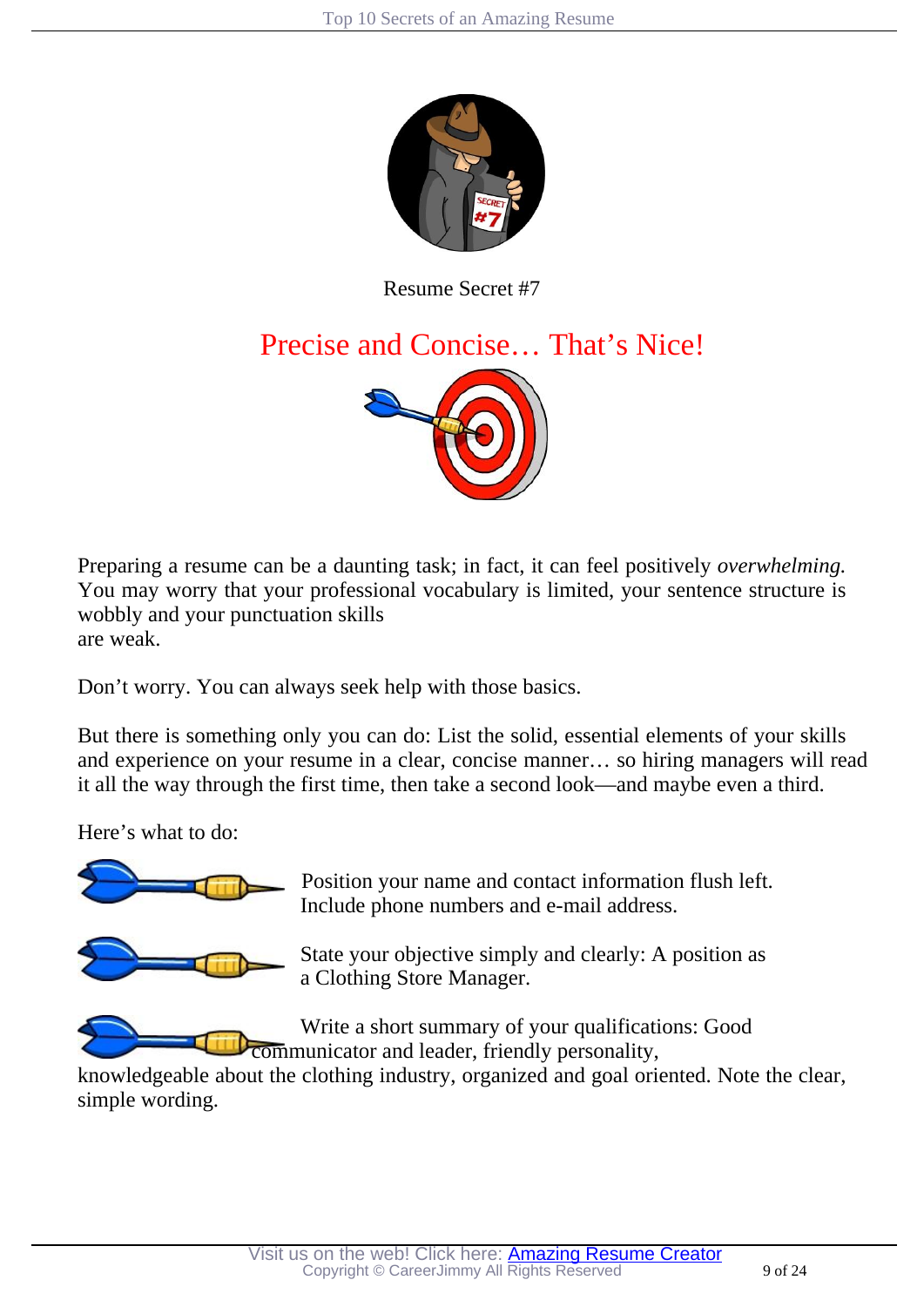List your two most recent jobs, their start and end dates, name of company or organization, city and state. Write one or two short sentences describing your responsibilities.

Example: As assistant store manager, my responsibilities included monitoring inventory, conducting new employee training and assisting the store manager with dayto-day operations and staffing.

 State your training or education, such as community college or trade school; include the city and state and the date you completed your studies.

> List any awards or recognition you received, the name of the organization that honored you and the date.

Example: Retail Professionals of America, Community Service Award, May 2004.

Remember: Precise is Nice!

Hiring managers receive a huge volume of resumes each day. The pile from one day may spill into the next and so the stack grows. He or she has only a few seconds to glance at each resume and make a decision: STASH (for later) or TRASH (for good).

If you want yours to go into the STASH pile for a second viewing, follow the proven suggestions above. Use friendly, clear language that briefly describes your experience and qualifications.

Then send it off and relax. You've done your part. Now it's up to the hiring manager.

You can be assured a well-written resume—that goes to the heart of what the hiring manager is seeking in a candidate—will attract attention and result in that special phone call or e-mail that says, "I liked your clear and precise resume. Let's meet for an interview."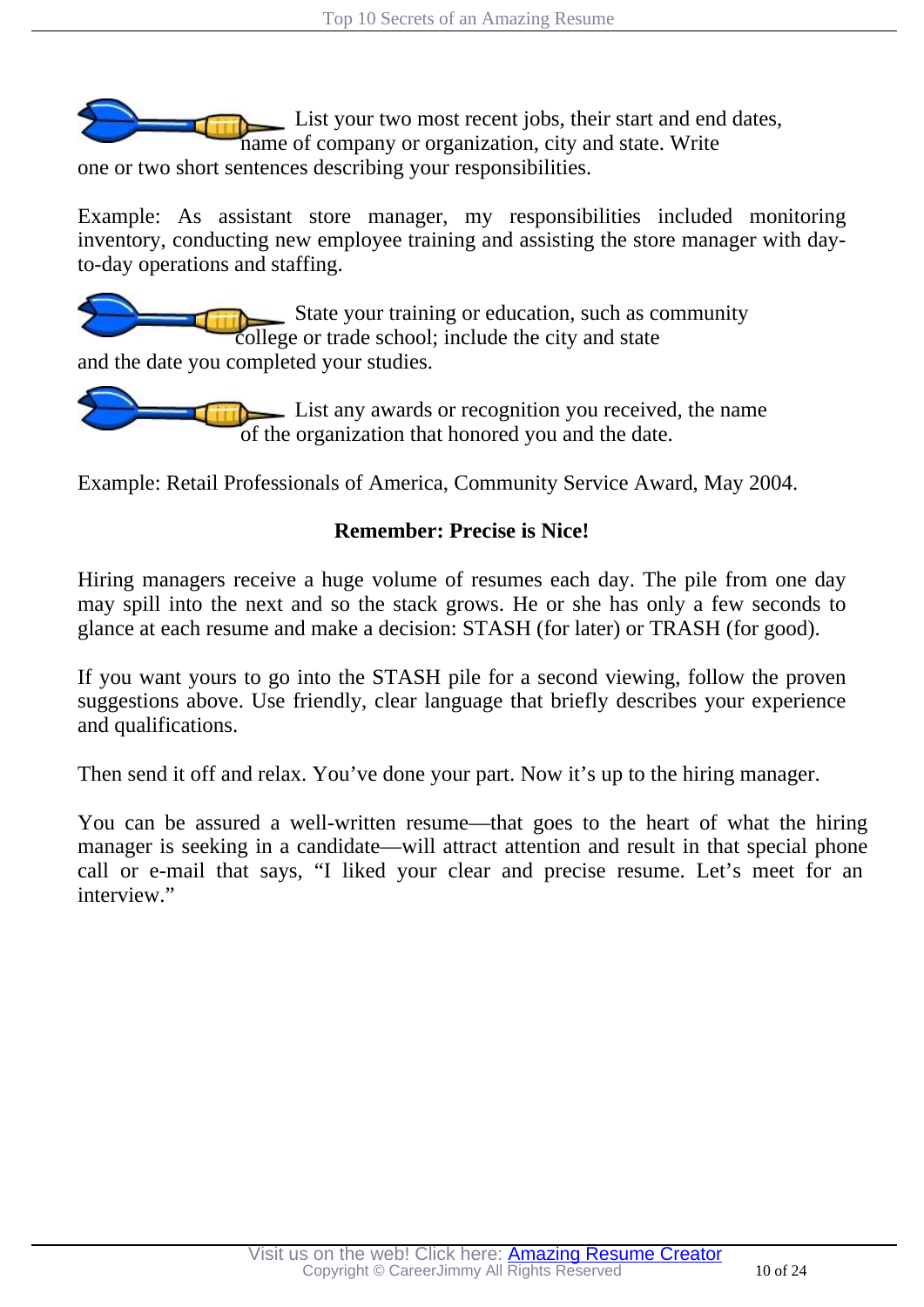# <span id="page-10-0"></span>Take Action by Using Action Verbs!

The right words on your resume can propel a hiring manager to the phone to contact you for a job interview. The key? Action verbs.

Many job seekers write a whole paragraph when a sentence will do; explain their work experience in excruciating detail when a simple phrase can convey the point; and describe their entire background when a short, bulleted list would suffice. For example:

I have spent the last seven years developing and executing a plan of action that included holding communication classes for new employees, making sure they are onboard with the company's policy, based on my ability to bring more clarity to management's relationship with foreign partners and also helping middle and upper management get along better.

That kind of writing will land even the most well-qualified candidate's resume in the shredder. But that fate needn't befall your resume. You can rise to the top of the jobhunting crowd by using this secret tool: action verbs.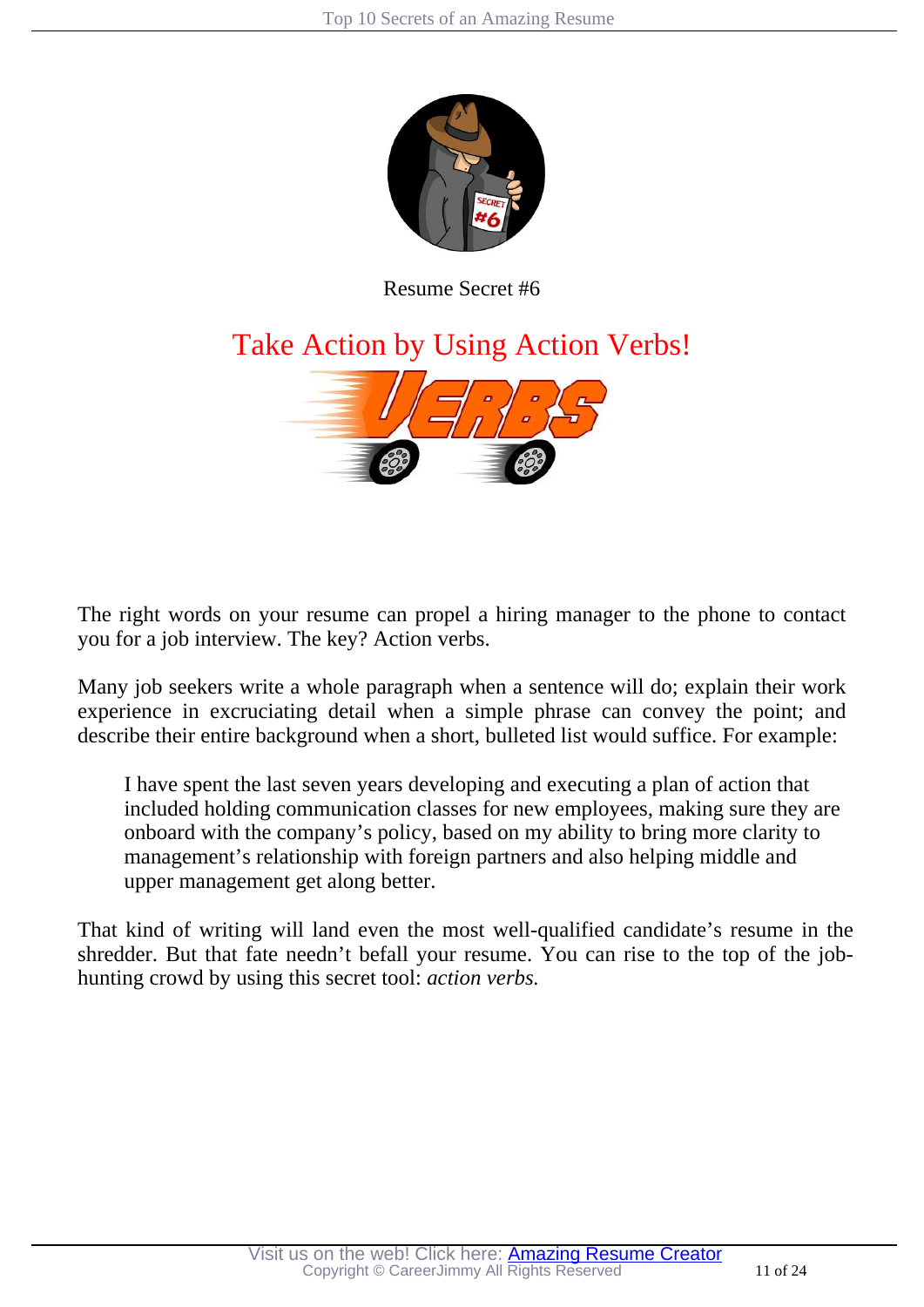Here are three examples of how to make your words work for you:

Education and Training:

- Earned a Master of Business Communication from South Texas University.
- Served a one-year apprenticeship at Lawton Business Institute.

### Specific Duties:

- Led communication classes for all new employees…
- Created a manual and conducted training on business ethics and integrity.

### Key Accomplishments:

- Created new marketing channels for our South American partner.
- Revitalized communication between upper and middle management.

Spur the prospective employer to action. Inspire the hiring manager to call you for a job interview by using the small but mighty tool of action verbs—the sparkling verbal gems that show what you've done in the past and how you can perform now for your target company.

Avoid long, wordy paragraphs filled with gobbledygook. Slash through the fluff and get right to the point—by demonstrating what you've accomplished and what you're capable of achieving now.

Transform your existing resume from ordinary to outstanding by selecting key words from this list of powerful action verbs:

Create (Created) Restructure (Restructured) Lead (Led) Change (Changed) Commandeer (Commandeered) Direct (Directed) Implement (Implemented)

Provide (Provided) Manage (Managed) Resolve (Resolved) Increase (Increased) Place (Placed) Serve (Served) Coordinate (Coordinated)

Sit down today and create your brand-new resume—one that inspires confidence, clarity and a commitment to calling you for an interview that could lead to the job you've always dreamed of.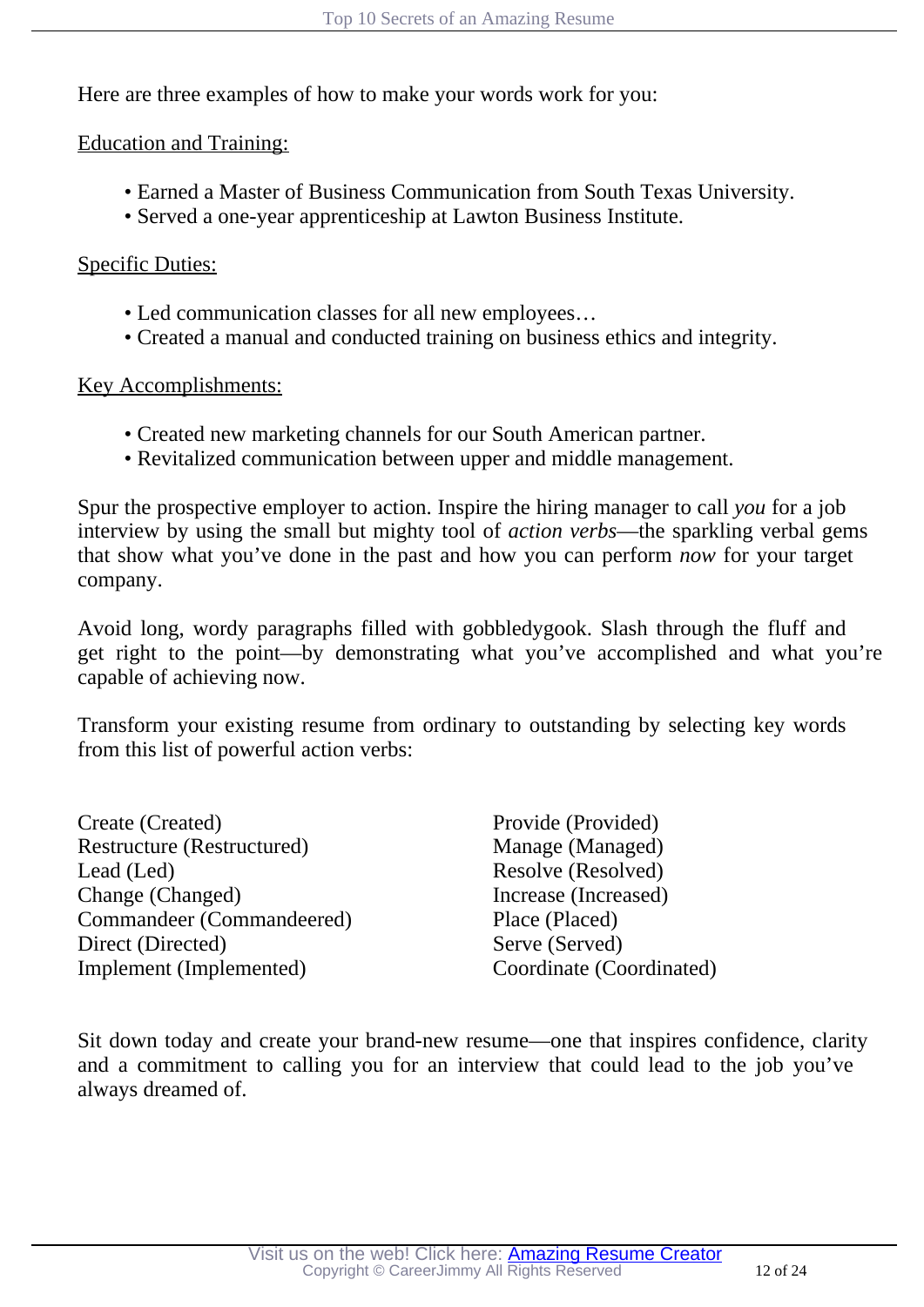# <span id="page-12-0"></span>Volunteering Adds Value

Many job seekers ask whether they should include volunteer work on their resumes when seeking new employment. That's certainly a question worth looking at.

Some employers are interested in seeing only the nuts-and-bolts details that show the what and where of your employment history. Others want to see what you do in your spare time. We're not referring here to a round of golf on Saturday morning, but what you do for the community as a volunteer.

Perhaps you donate a few hours each week to a homeless shelter for men or you're part of a literacy program for immigrants or you provide meals for the elderly.

This is important because it demonstrates community involvement and a excellent sense of civic mindedness. But be sure to put volunteer activity in its proper place.

List your previous employment first—over the last ten or so years.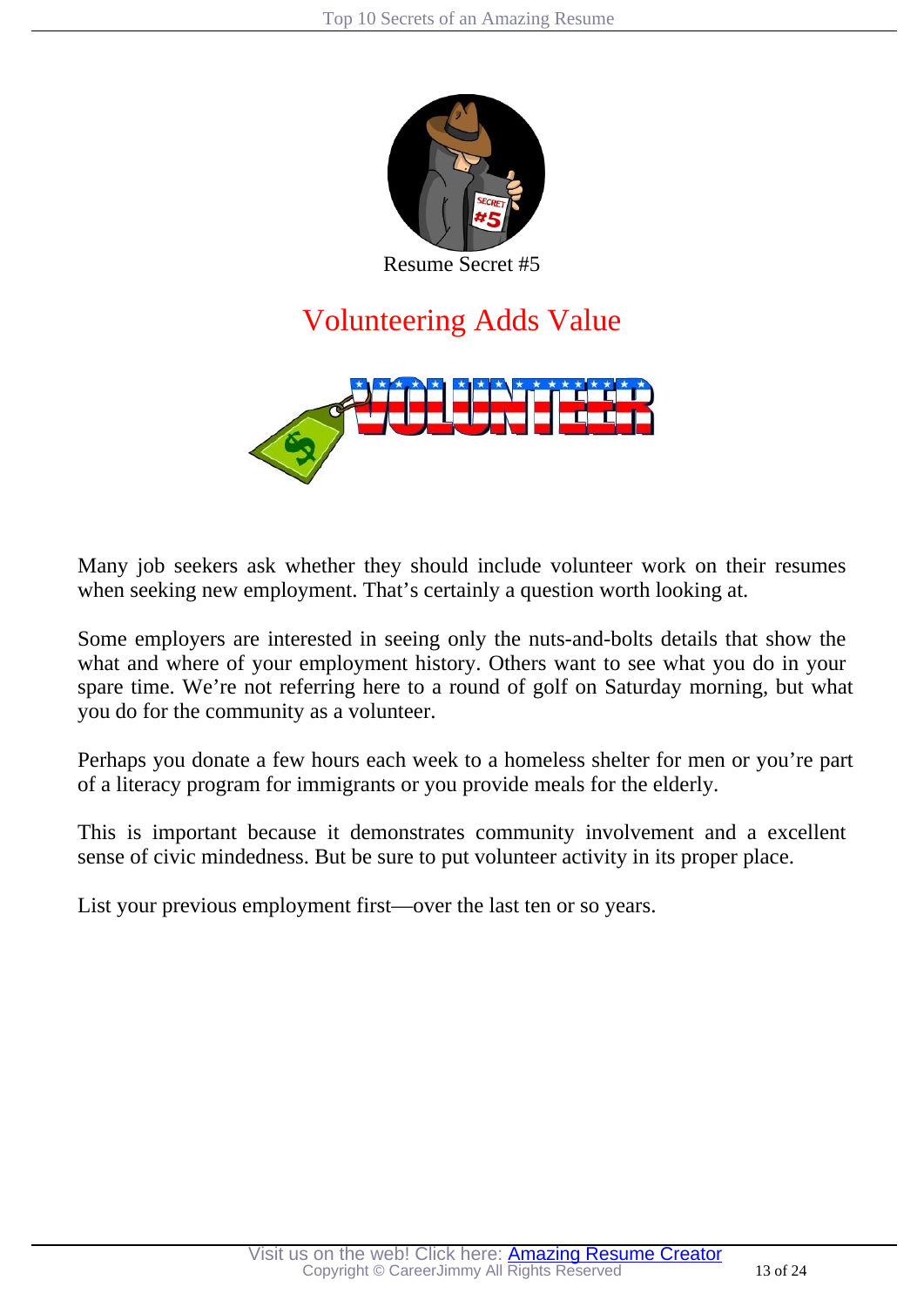EMPLOYMENT HISTORY:

2000-2007 Assistant Sales Director, Acme Manufacturing, Inc. Austin, TX. In charge of training, observing, and communicating with new sales people.

American University, Earned an M.A. in Sales and Marketing

Then create a spot on your resume for whatever volunteer work you've done or are now doing. For example:

VOLUNTEER WORK:

2000-2004 Led nature hikes for local Boys' Club. Organized annual barbecue to raise funds for the organization.

2004-2008 Assistant director of annual Thank-you Picnic For Seniors. Here the community acknowledges our elderly citizens for their contributions of time, wisdom and volunteer hours to our citizens.

When you are called for an interview and the hiring manager asks for details about your resume, you'll be free to talk more fully about your volunteer work. You can show the hiring manager how employees' community-service contributions enhance the company's credibility with residents; employee volunteerism doubles as a form of publicity for the organization's products and services.

When it comes to your resume, don't be hesitant to show the full spectrum of your experience—from paid work to volunteer service. Hiring managers are more likely to consider you for the position they need to fill when they see you're not only skilled, but generous with your time and committed to your community; in addition, you've demonstrated an innate ability to balance career and community involvement. Now, who wouldn't want to hire such a capable, socially minded employee?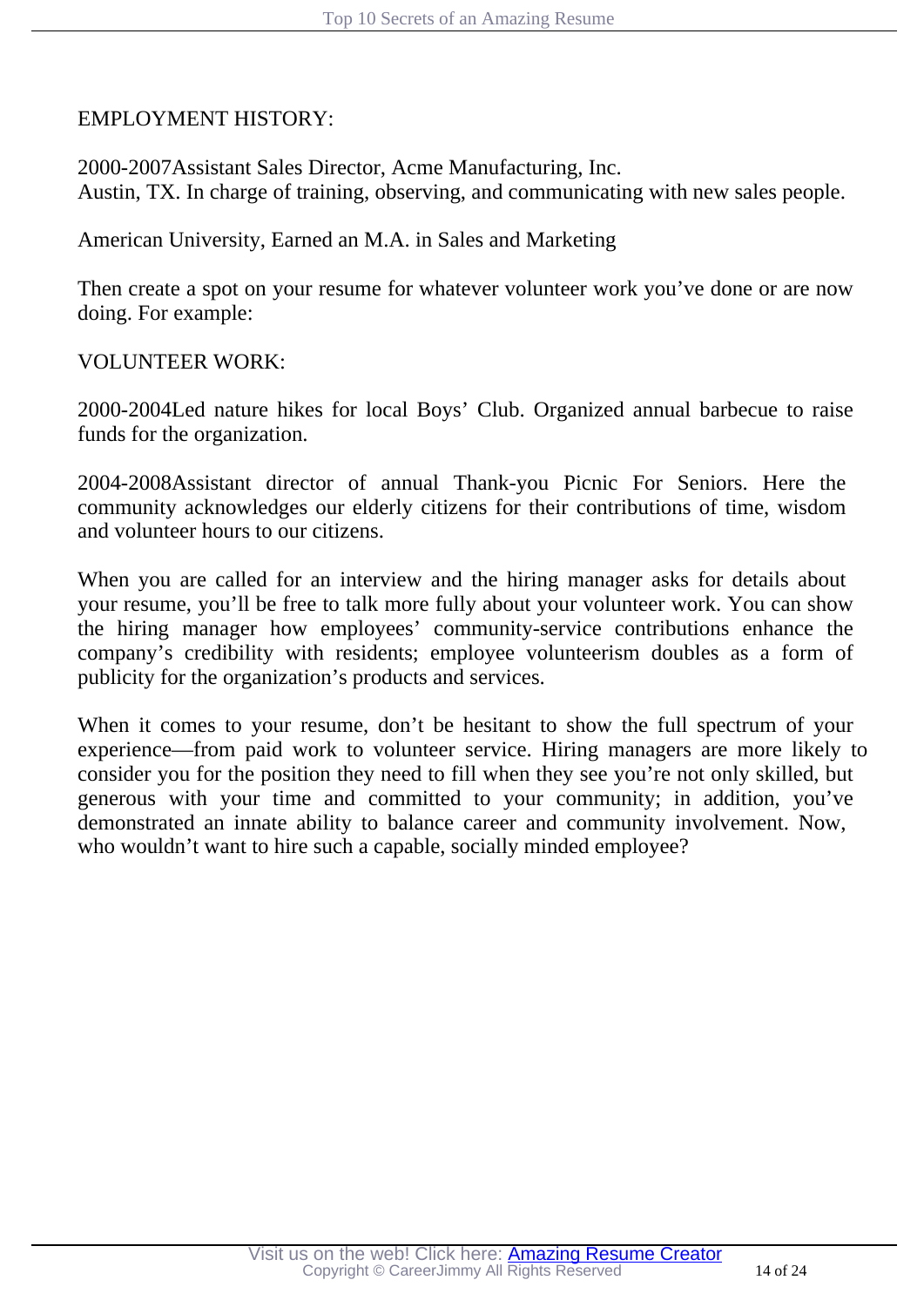# <span id="page-14-0"></span>Top Ten Traits of Superior Employees

Are you in the market for a great new job?

Then consider what employers are really looking for when they read the resumes that land on their desks. Following is our list of the Top Ten Traits of Superior Employees—complete with specific examples of how to weave these traits into your next resume to really spice it up.

> 1. Openness Mastered a new software program under the supervision of the sales manager and taught it to others throughout the sales department.

2. Commitment Studied the company's vision statement so I was better prepared to carry it out in my daily tasks.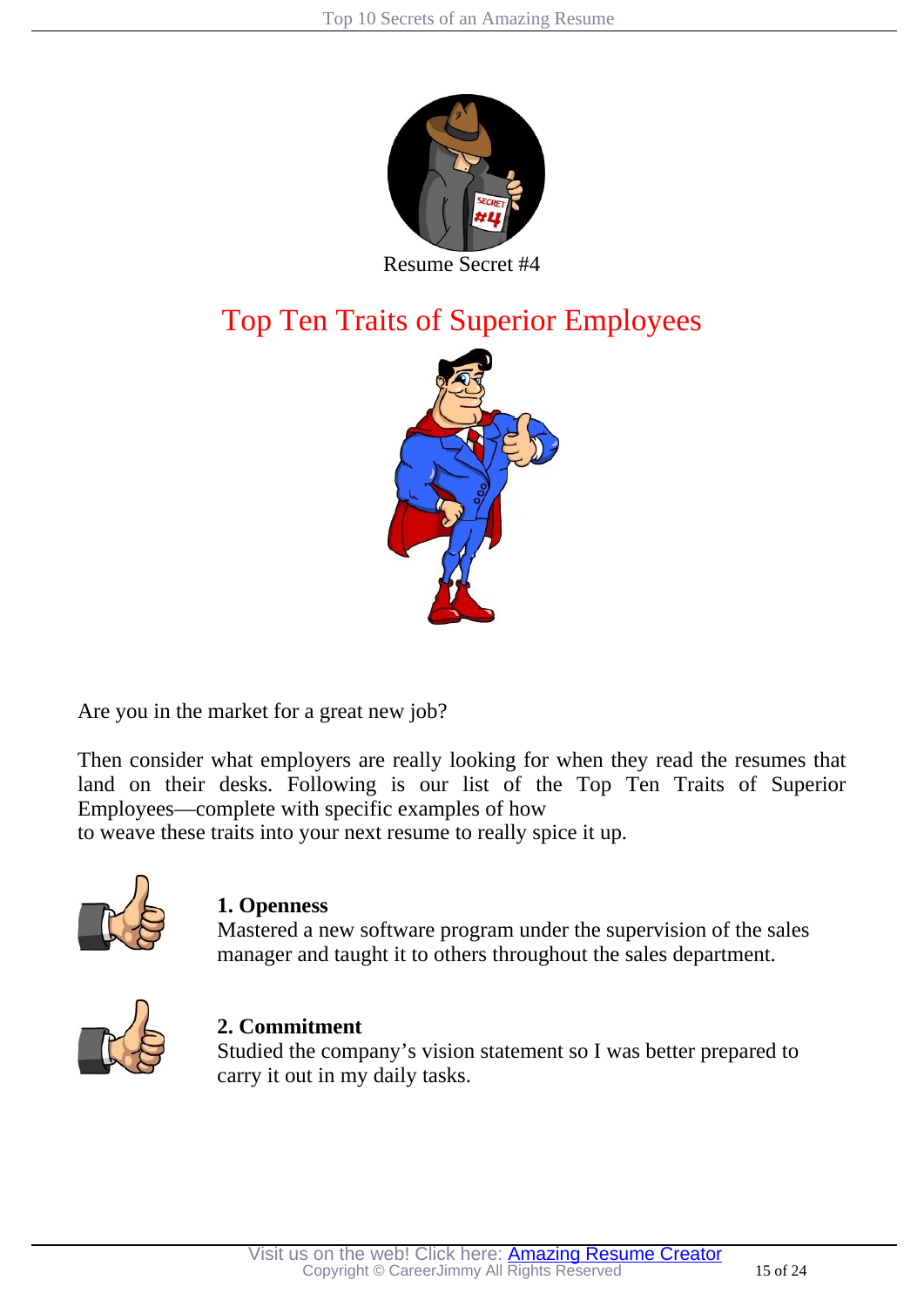#### 3. Ethnic Experience

Studied Spanish (or German, Italian, etc.) in order to beable to communicate and negotiate effectively with international partners.

### 4. Communication

Took a communications class on my own to improve my skills with coworkers and clients.

#### 5. Community Service

Headed up a community-service program on behalf of the company to serve the local community's underprivileged children.

#### 6. Enthusiasm

Joined the local branch of Business Network Allies in order to network with other professionals.

#### 7. Integrity

Presented the company's products and services in an honest and aboveboard manner, thereby drawing new clients and building the bottom line.

#### 8. Responsiveness

Learned from (and shared with) others new and innovative ideas that helped broaden our client base and increase revenue.

#### 9. Ingenuity

Initiated an idea for expediting processes that was adopted by the company and subsequently credited to me.

#### 10. Team Spirit

Received the "Team Spirit" Award for fair and balanced work with colleagues and management.

Make it easy for employers to lean in your direction—and to want to read more of what you have to say. Demonstrate that you're the candidate they are looking for: someone who not only is a good, reliable employee, but who also stands out from the crowd because of your personal qualities and high character.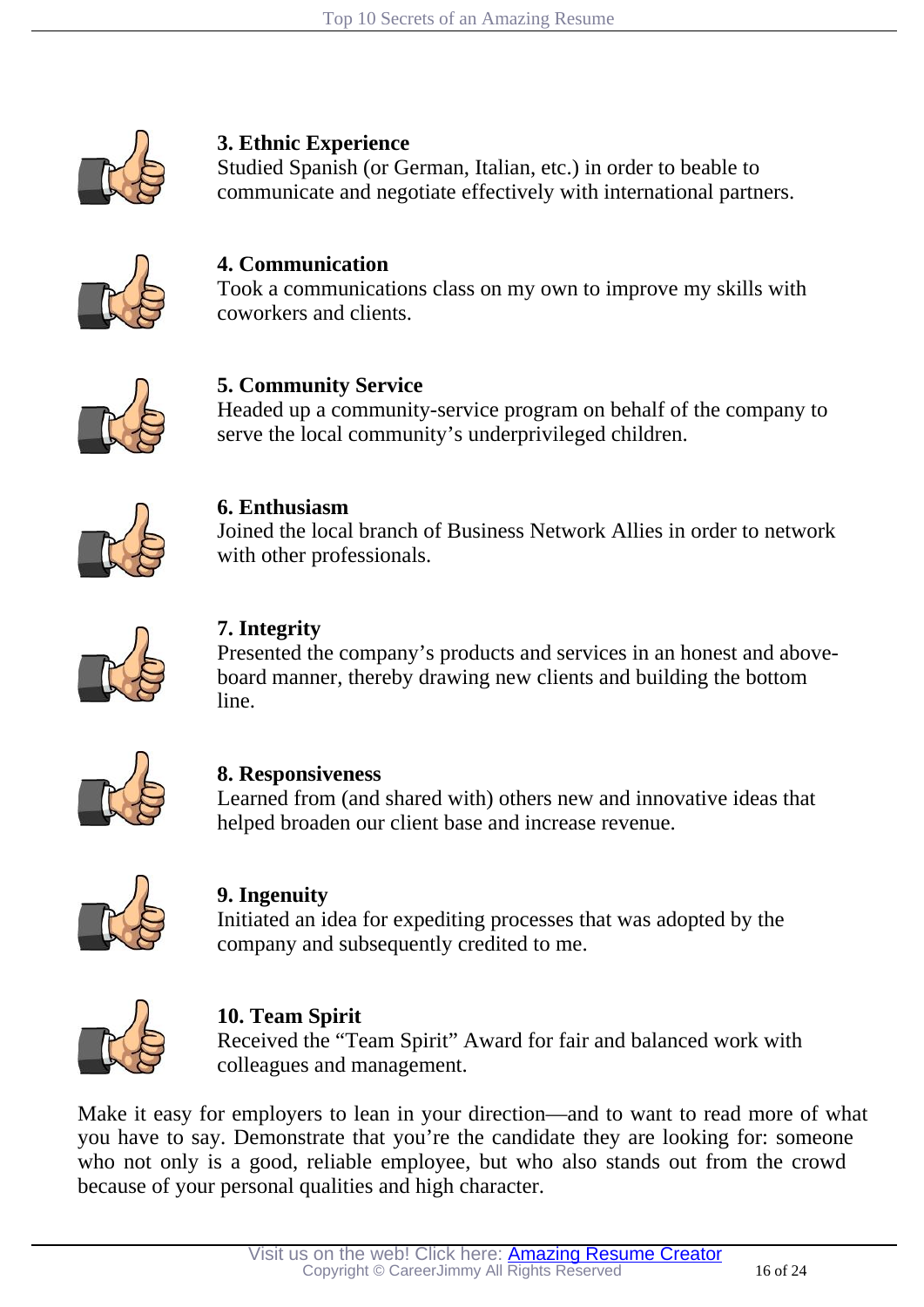### <span id="page-16-0"></span>Tell It Like It Is. Be Specific.

When you're hungry for a sandwich you step up to the deli counter and ask for a turkey on rye with lettuce and tomato or a tuna and Swiss on whole wheat. In other words, you're specific. If you're in the market for a new car, you go to a dealership and ask to see a Ford Taurus or a Toyota Highlander. And if you spot a book you'd like to buy, you ask the clerk to ring up your purchase—whether for the new edition of Gone With the Wind or Nitty-Gritty Grammar so you can get swept up in a classic American romance or brush up on punctuation and mechanics.

Being specific is the essential key to getting what you want. Yet many job hunters forget its importance when it comes to creating a resume for the job they're eager to fill.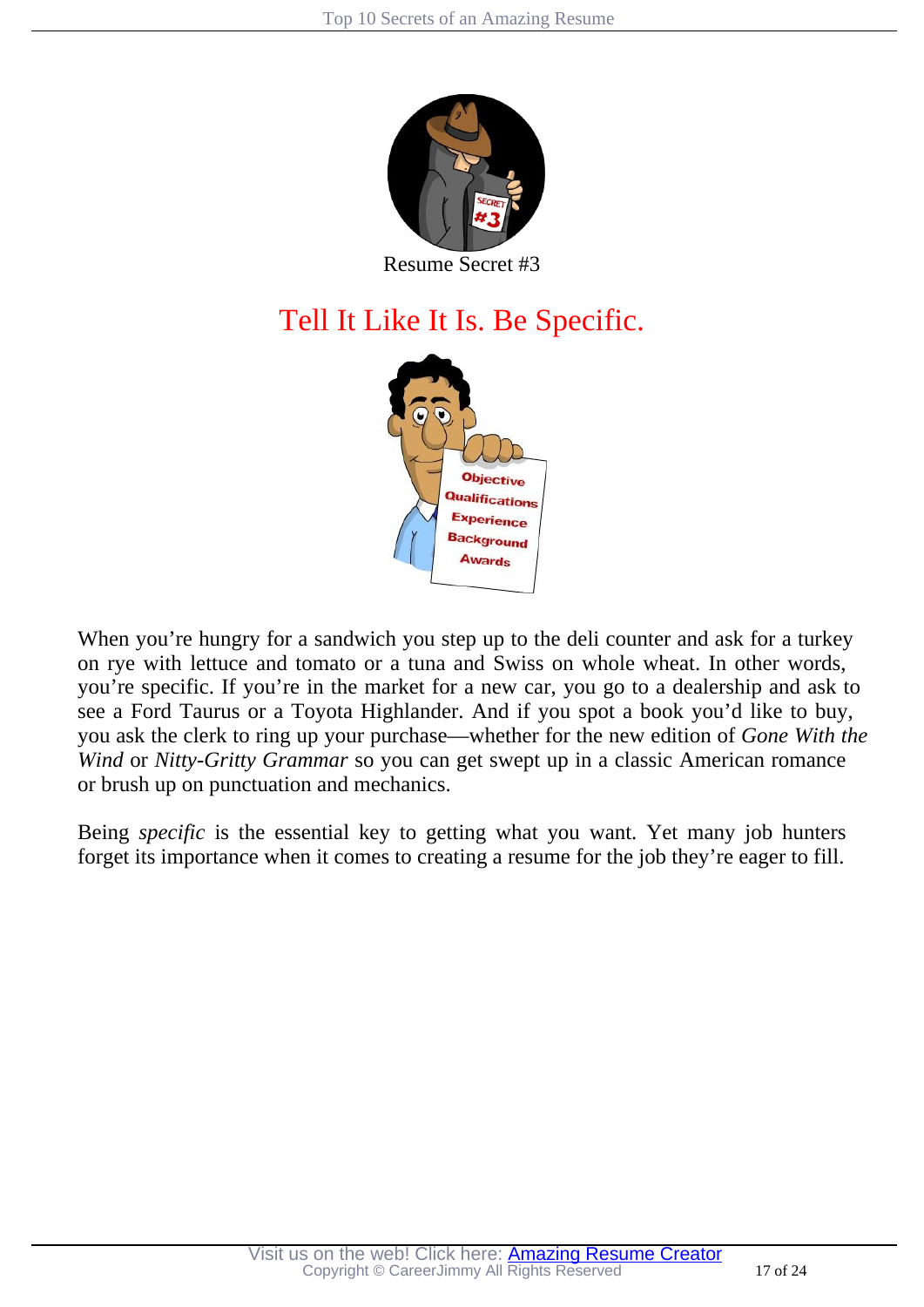Here's what to do:

Be proactive in creating your resume. Don't think you can get by with just one cookiecutter version of it. Tailor each resume you submit to the individual job for which you're applying.

Let the hiring manager know what you want and what qualifications you bring to the table. If an ad for a layout designer specifically mentions a particular skill you possess, then by all means, play it up. Don't assume hiring managers will know you have Publisher or InDesign experience; don't make them hunt for pertinent information, either. List it in your summary of technical skills and software proficiencies.

Don't overlook the importance of outside achievements and community involvement. These days, hiring managers are seeking employees who care about more than just doing a job; they want well-rounded individuals with concern for others and a connection to the world around them.

Follow these "Five Keys to Being Specific" and notice the difference it makes in getting your resume noticed by hiring managers.

Five Keys to Being Specific

GRAB the hiring manager's attention. Create a clear objective—the job you're applying for.

Example: Administrative Assistant, Office Manager, Electrical Engineer—or whatever position you're seeking. The hiring manager will then know what to look for.

> LIST your qualifications. Let the hiring manager know you're the right person for the job from a skills standpoint.

Example: Strong leadership and communication skills; excellent relations with subordinates, co-workers, and management; decisive, clear thinker, creative and energetic problem-solver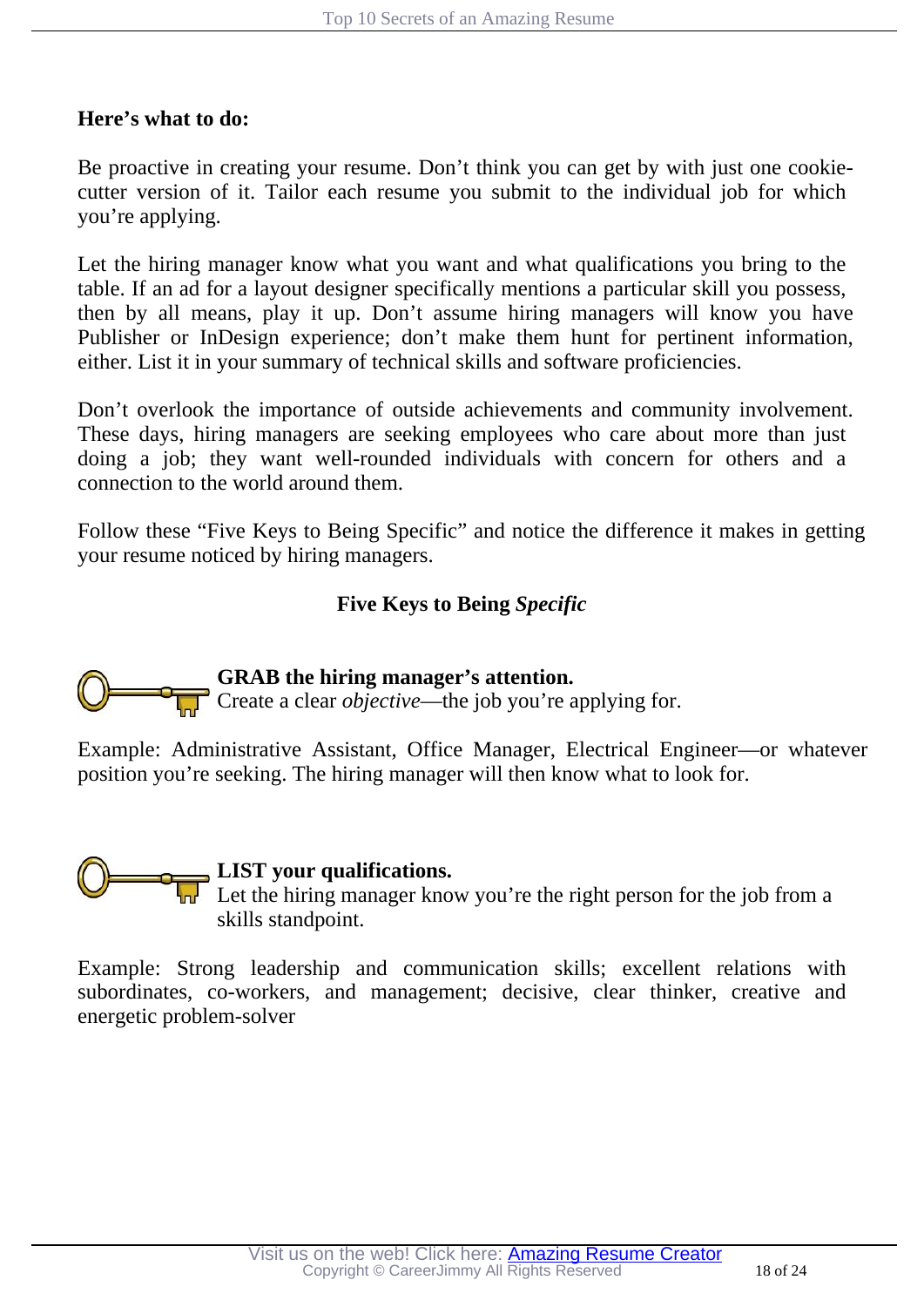STATE your work experiences.

Take time not only to list the companies you've worked for, but to detail the tasks for which you were responsible, along with any results that will set you apart from the competition.

Example: Expanded the Southern sales territory by six cities, thereby increasing sales by 30% the first year.

> ADD your educational background. Which degrees or professional training pertain to the job you're applying for?

Example: B.A., Electrical Engineering, 2000, Any City University, Any City, USA

OR

A.A. in Automobile Repair, Any City Trade School, Any City, USA.

MENTION whatever awards or acknowledgments you've received.

If you've been recognized by a professional association or a service organization you belong to, be sure to make note of that.

Example: National Association of Business Professionals Community Service Award, 2006

Review the five keys above. When applied strategically to your resume, these secrets will land you interviews that bring results! Take charge of your career today by asking for what you want (and being specific about it).

One last thing: Proofread that resume! Double check to be sure your details are correct and that you haven't overlooked any spelling or grammatical errors; don't rely on spell check to catch errors. It can't catch contextual errors. For instance, it wouldn't know the difference between a "customer service manager" and a "customer service manger Manger is a valid word, so spell check lets it through, even though—clearly—it is not the word you intended to use.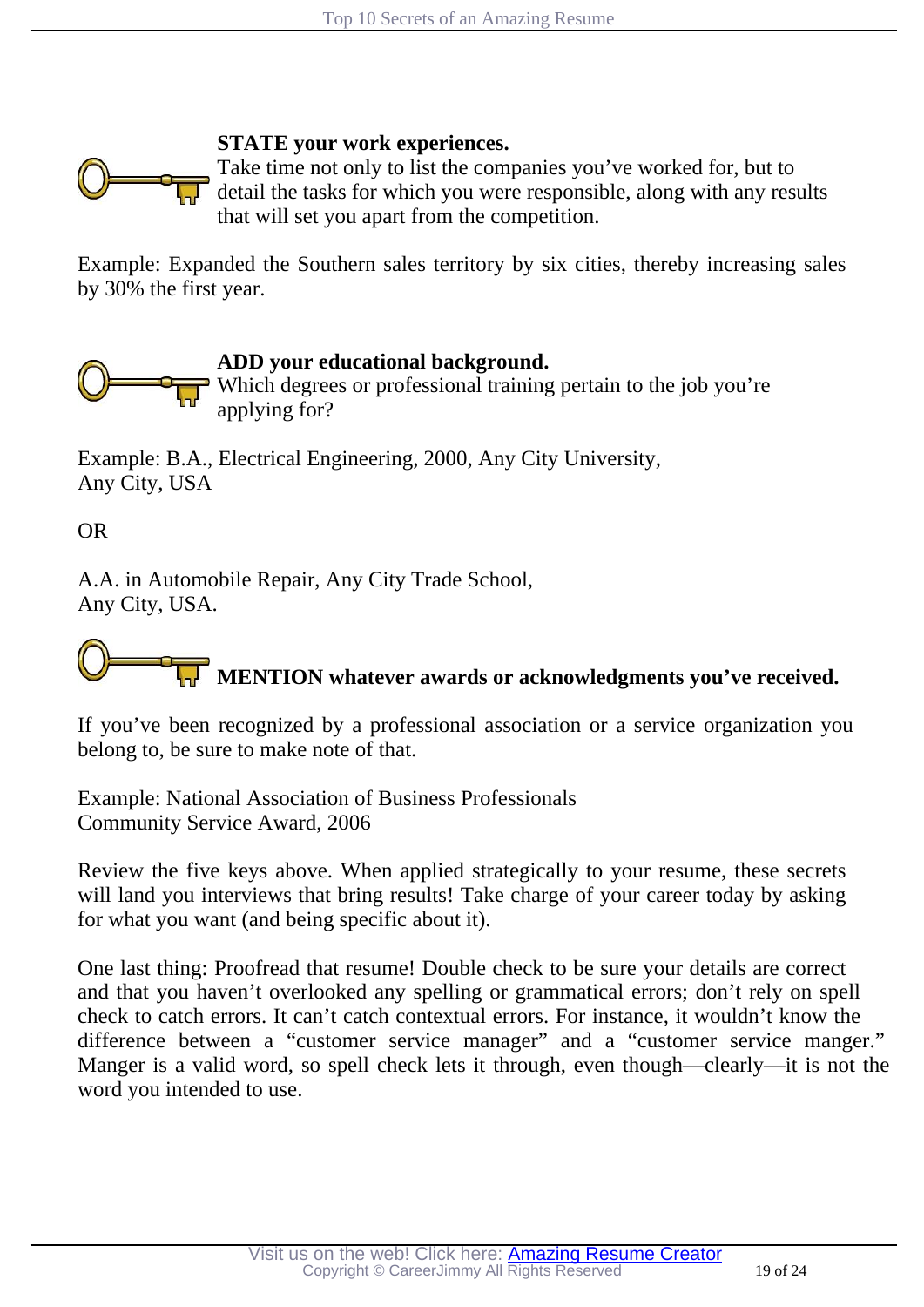Toot Your Own Horn— Loud Enough to Be Heard!

Are you a problem solver? Can you save the company money or generate enhanced revenue? Are you a person who organizes and categorizes effortlessly? If so, step up and toot your horn.

What do you do that will benefit the organizations you are targeting?

The ability to resolve conflicts among subordinates is a good thing… so is attention to detail... and ability to implement cost-cutting measures—but simply stating those valuabl skills on a resume can't demonstrate how they translate into positive effects on the company's bottom line.

So what do you do? Should you leave the intangibles off your resume? Absolutely not! Instead, reword them to highlight the benefits.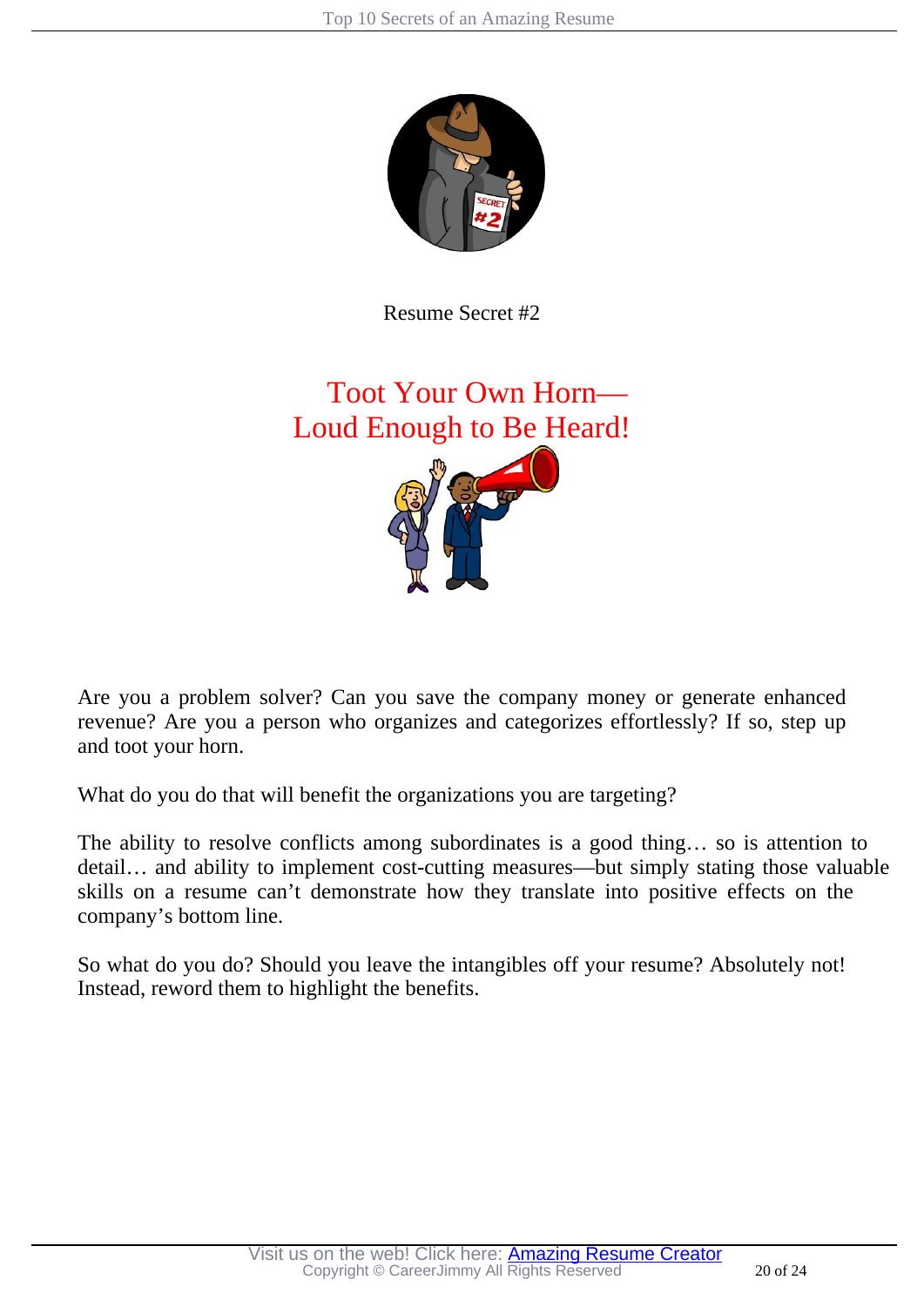### For example:

### Sales Manager

Resolved conflicts among subordinates. Excellent communication skills that allowed for each person to be recognized and heard, fostering a greater sense of cooperation among staff. Result: Marked decrease in staff turnover. Company benefit: Money and time saved on training new personnel.

### Retail Shoe Salesperson

Created a database of returning clients. Contacted them quarterly and prior to semiannual sales. Sent birthday and holiday cards with notes. Result: Increased client base through referrals from satisfied customers, expanded personal income by \$8,000 in one year. Company benefit: Added to the bottom line and reputation for outstanding customer service.

### Medical Office Administrator

Streamlined the office personnel by increasing duties of two full-time workers who previously didn't have enough work to fill a day. Result: Allowed for letting go two half-time workers. Company/office benefit: Saved practice \$10,000 in unnecessary wages and also resulted in reduced congestion in the office.

There is a time to toot your horn with gusto, just as there is a time to blow it softly. When compiling your resume, that is the time to toot! Speak up for yourself when what you have to offer will be a benefit to the company you want to join. Don't be shy about showing specific examples of how your actions increased the bottom line, satisfied coworkers and/or clients and utilized your skills in ways that boosted your confidence and enhanced your ability to get the job done.

Follow the examples above and you'll soon see an increase in the requests you receive for job interviews.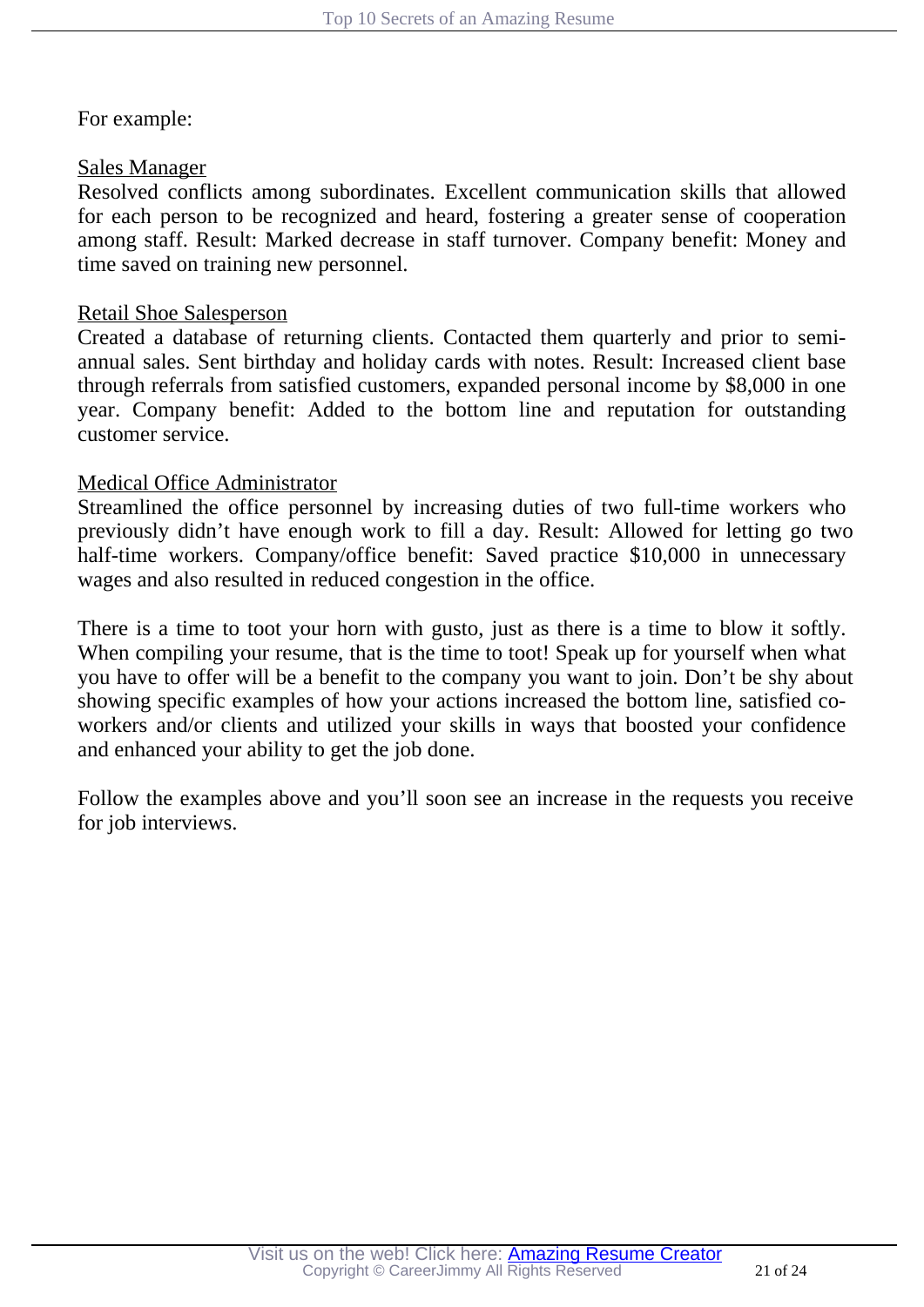# Killer Secret: State Your Objective Up Front

Want to grab the attention of a hiring manager—and hold it to the very end of your resume? Then read on.

STATE your objective directly below your contact information.

Example: Jason Job-Seeker 123 ABC Lane Any Town, USA 9999 Home: (888) 888-8888 Cell: (888) 888-7777 jjobseeker@sampleresume.com

**OBJECTIVE** A position as a Medical Office Administrator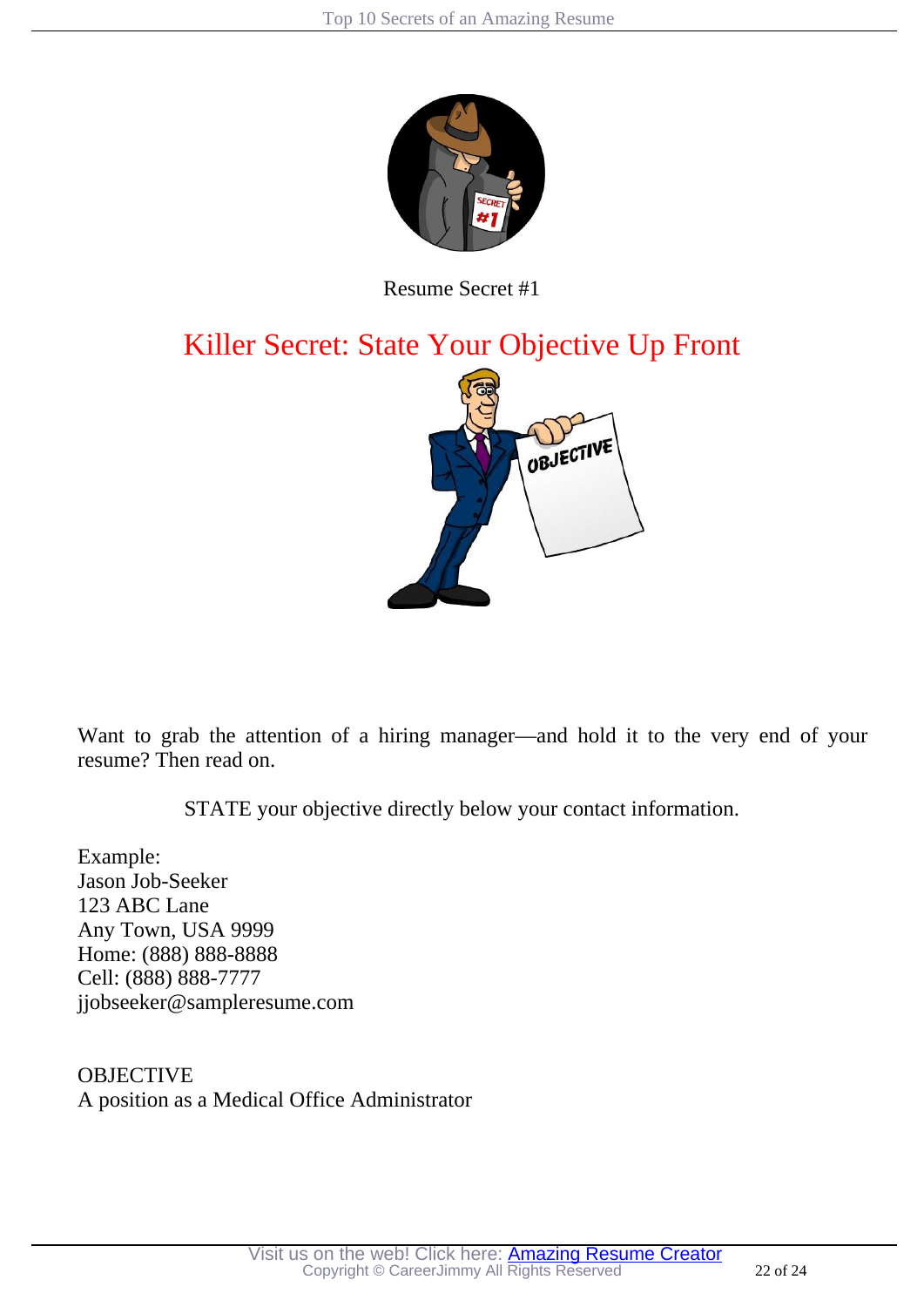Why does this killer secret keep the hiring manager glued to the page?

Because you have been specific about what you want, he or she will then read your resume with you in mind for this particular job. Without this powerful little gem, however, you risk falling victim of the 'scan and trash' syndrome. Your resume will be too vague, general and unspecific, and it won't retain the hiring manager's attention-or stand out in that person's mind.

When it comes to a resume, a job hunter must state clearly what he or she wants and what he or she is qualified for. That will set you up immediately as someone to consider seriously. If your objective is to win a job in 'production,' consider how much more powerful it would be to say, "Objective: Leather Production Coordinator."

Notice the words 'leather' and 'coordinator.' One indicates the industry you're targeting and the other specifies the exact position you're interested in.

Hiring managers today are extremely busy people. They often scan first and read later—and then only if the beginning pulled them in enough to motivate them to read more. Therefore, a clear and specific objective that jumps out at them from your resume will keep them going. And if you're trying to land a job interview, what could be more important than riveting the person to every word you wrote in your resume?

And Your Objective Is…

Imagine the results you'll experience in your job search when your resume opens with an attention-grabbing objective. The hiring manager will actually be excited to meet you, to discuss the specific job you have in mind and to offer you an interview—because you know what you want and you have stated it clearly. Potential employees who demonstrate their professionalism are a boon to any company.

So pack a wallop with your next resume by starting with a clear job objective, a precise and well-worded list of your qualifications and work experience that's related to your objective. Then get ready for the phone to ring!